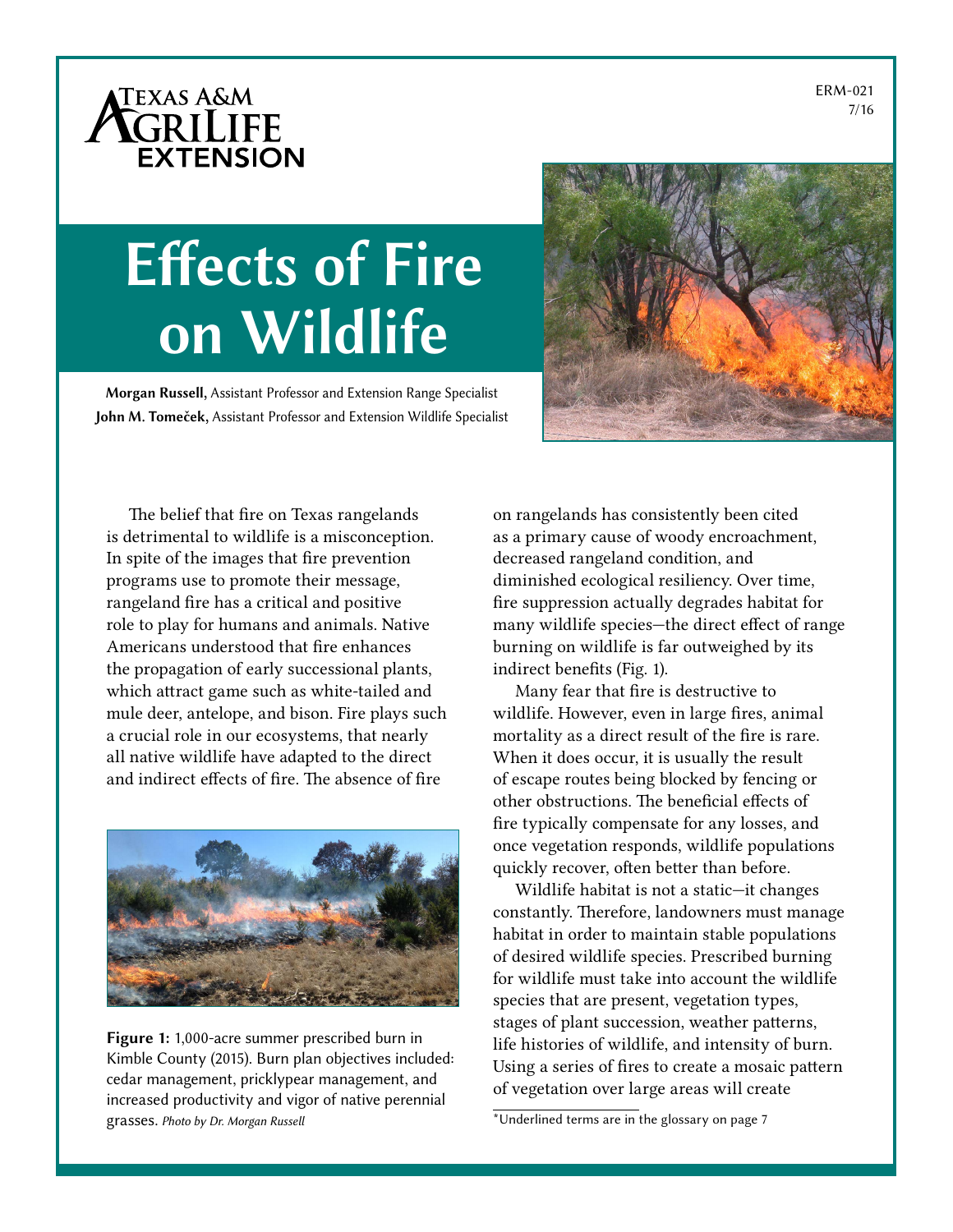

Figure 2: A 30-acre summer prescribed burn actively burns as part of a patch-burn in a larger 100-acre pasture in San Saba County. Patch-burning allows for enhanced edge effect that provides a variety of fire frequencies and fire effects that enhance wildlife habitat. *Photo by Dr. Morgan Russell* 

interspersed habitat types that can support the maximum diversity of plant and wildlife species. In this scheme, burned areas promote edge effects between habitat types that can be used for feeding, escape, loafing coverts\*, and sites for ground-nesting birds (Fig. 2).

Below are explanations of the specific effects of fire on various species. These will provide some general rules and context, and to help you develop an understanding of the effects of fire on wildlife.

#### Small mammals

The direct effect on small mammals (rabbits, squirrels, mice, rats, etc.) is minimal since most escape ahead of the fire front. The indirect effect of fire on small mammals is greater and includes the temporary loss of shelter and food, increased surface exposure, and increased predation. However, research suggests that the numbers and diversity in small mammal populations are maintained for 1 to 3 years or longer after a fire, and that positive food chain effects are present for many years after the fire. Also, some small mammals can tolerate

temperatures of 120 °F for short periods if the relative humidity is above 60 percent. Death typically occurs when fires burn for longer periods at sustained temperatures of 145 °F with a relative humidity below 22 percent. Survival increases when fires involve interspersed lowdensity fuels and high moisture content.

#### **Birds**

The effect of fire on birds depends on the species, the season, and the intensity of a fire. For example, a cool-season dormant burn increases food sources and provides residual nesting sites for ground and brush-foraging birds. A more intense cool-season fire produces the same effect, but creates more openness by reducing the brush canopy. The greatest advantage to varying frequencies of fire is that they create relatively small burns of different ages that are interspersed with areas that have not been burned for several years. Birds may use a recently burned area for foraging within seconds of burning (Fig. 3).

Habitat for endangered bird species such as the golden-cheeked warblers and blackcapped vireos can be managed through appropriate burns—these birds evolved in a



Figure 3: A northern bobwhite female in recently burned area foraging for food immediately after a 500-acre prescribed burn in Edwards County. *Photo by Dr. Morgan Russell*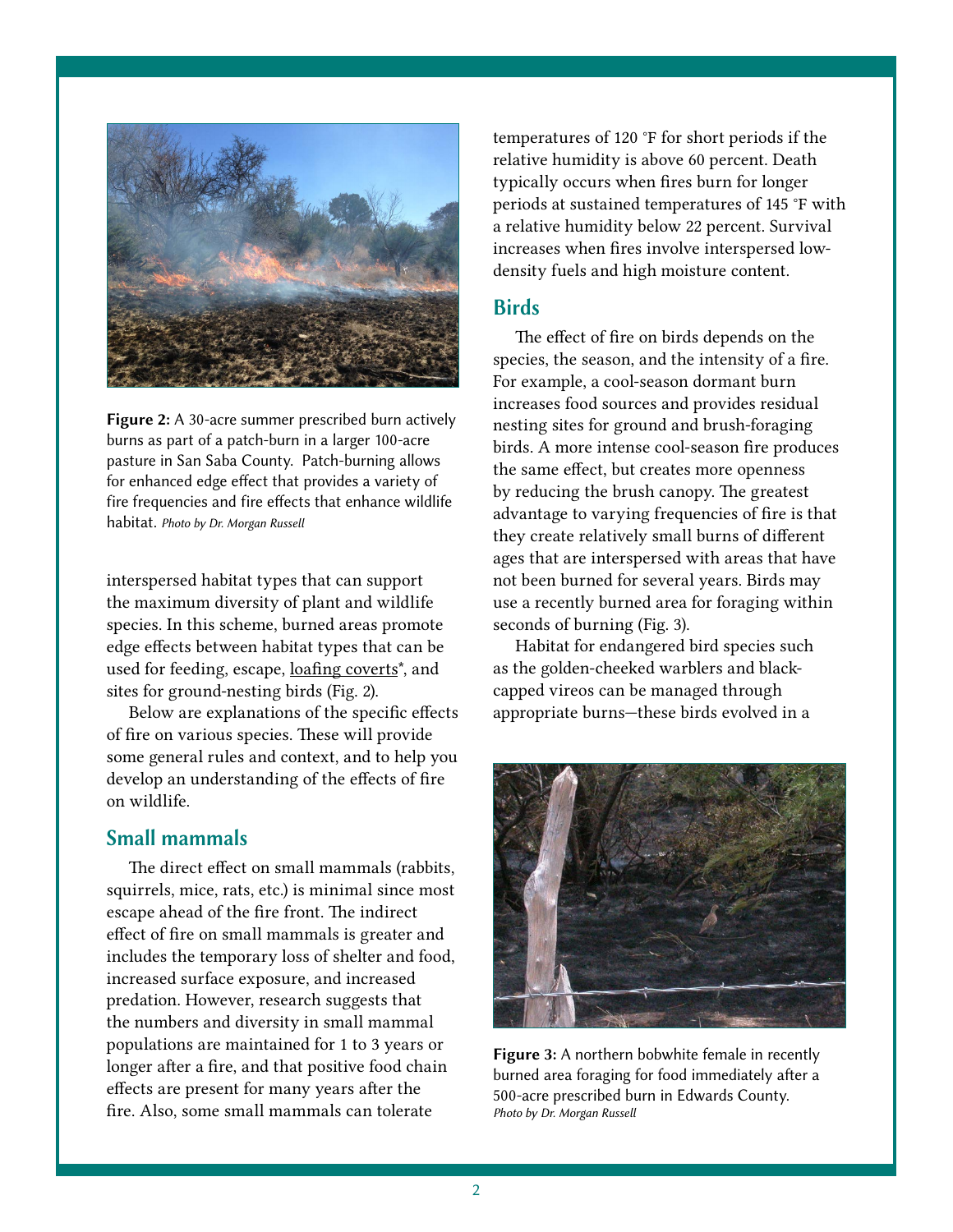system dominated by fire. The black-capped vireo (listed in 1987) breeds in fire-maintained juniper and scrub-oak habitats. To nest successfully, black-capped Vireos require a patchy structure of mixed shrublands, mature woodlands, and open cover. This diverse habitat type is achieved by varying fire frequencies and seasons to optimize plant diversity and structure.

In some ways, northern bobwhites (*Colinus virginianus*) could be considered a firebird. Quail will take the opportunity to feast on newly available insects and seeds in the edge habitat of burns even before the vegetation stops smoking. A true grassland species, bobwhites thrive in areas characterized by frequent fires that reduce woody cover. In addition, the more efficiently quail feed, the less vulnerable they are to predation—especially following mosaic-type burns that leave residual cover. You can produce quality quail habitat by using a fire regime that intersperses areas burned more frequently than every 2 years with areas burned 2 to 6 years apart. This balance of burn frequencies provides summer fruits and insects that are critical for young birds and laying hens, as well as isolated clumps of grass that are desirable nesting



Figure 4: A covey of northern bobwhite hang out during a summer prescribed burn in McCulloch County. The bobwhite are headed to the recently burned black to forage for new food resources produced from the prescribed burn. *Photo by Brian Treadwell, Conservation Fire Team*



Figure 5: This 100-acre prescribed burn in Tom Green County was conducted to remove decadent litter from perennial grasses. The burn will produce healthier stands of grass and greatly enhance the wildlife habitat of this pasture. *Photo by Dr. Morgan Russell*

habitat (Fig. 4). These isolated clumps of grass, such as little bluestem [*Schizachyrium scoparium* (Michx.) Nash] typically decrease after 3 years due to litter buildup. This buildup inhibits quail movement, especially for chicks. The problem of vegetation becoming too rank for chicks is most common in high-rainfall grasslands, such as the Texas coastal prairies. Patch burning in these areas, at varied return and season intervals, offers a desirable mosaic habitat effect (Fig. 5).

Lesser prairie chickens (*Tympanuchus pallidicinctus*) are best served by burns every three years. This frequency maintains proper cover conditions and promotes desirable forb species and seed-producing grasses. Further, most desirable food items for this species increase after fire. Frequently- burned areas maintain appropriate grass height for nesting and concealment.

Wild turkeys (*Meleagris gallopavo* spp.) frequently congregate and feed on freshly burned areas. Turkeys require an open understory as well as mature trees. They use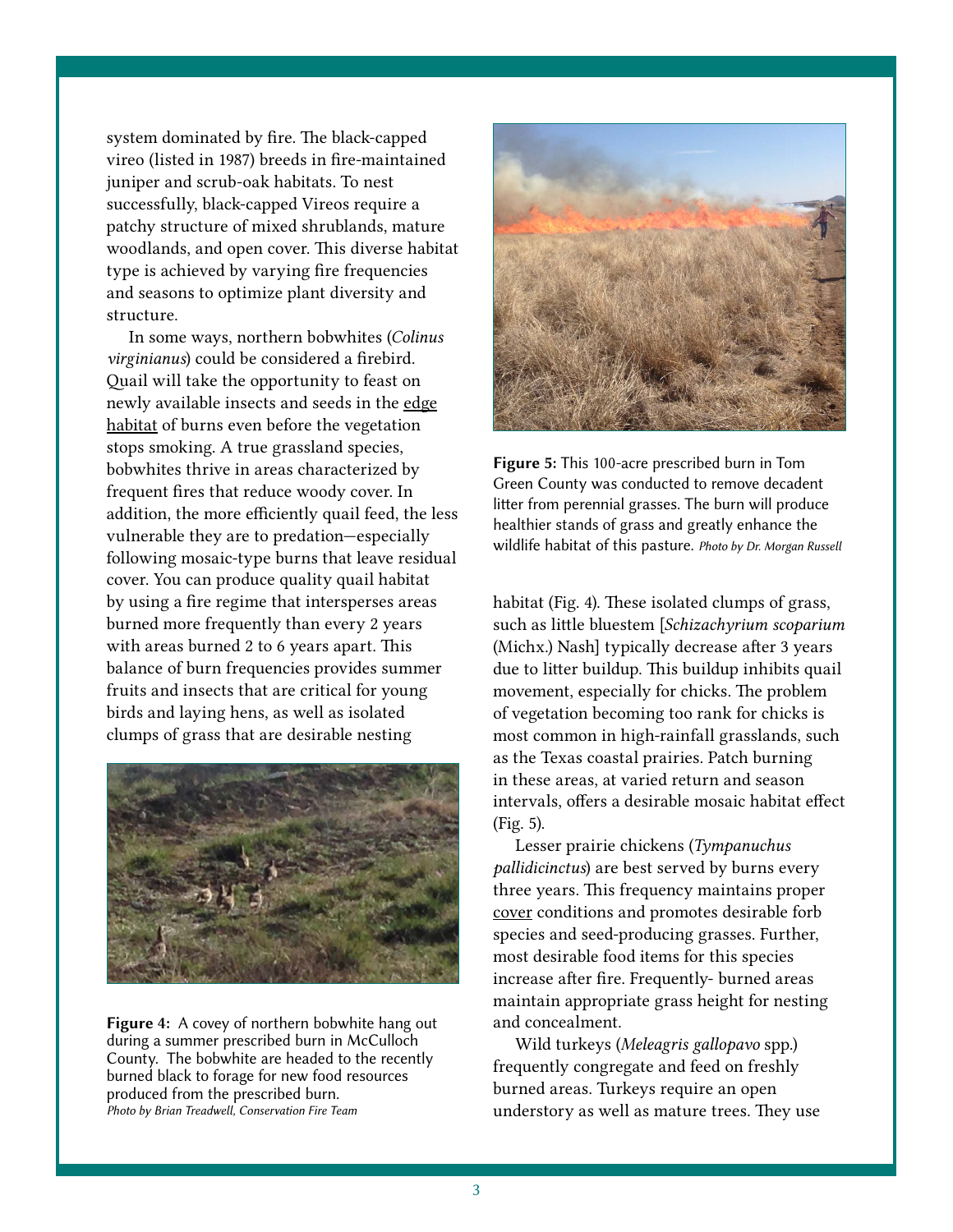mixed low brush with ample grasses for nesting and the tree canopy for roosting. Therefore, intense burns that kill woody species are not as good for turkey habitat as are cooler, maintenance-type fires conducted during the dormant season. Turkeys benefit from a mosaic of burned and non-burned areas, which provide nesting cover, herbaceous-rich broodrearing areas, and large roost trees with open understories.

Most adult birds are highly mobile and can easily escape fire. Fires in fine-fuels burn rapidly in a narrow band of flame. These conditions keep the maximum temperature, flame length, and fire intensity low and brief, thereby allowing animals to escape more easily. Early-season fire may cause some direct mortality of young birds, particularly for ground-nesting species, but the ultimate impact on bird populations requires a longerterm view. When nests are lost, many species will re-nest. Bird populations can respond rapidly and will even increase once they are not limited by food availability and negative habitat changes. This provides further evidence of the positive impacts of mosaic-type burns. Less intense burns decrease the short-term impact on food availability or cover following a fire. If you want an intense, hot-season burn, later summer months may be preferable—most ground-nesting birds have hatched out and are near-adult size by that time.

#### Amphibians and reptiles

In Texas mesquite savanna research, dormant-season fire had no effect on the diversity and abundance of amphibians and reptiles, whereas their diversity and abundance tended to be slightly greater in plots managed with growing-season fires. One species of lizard was 10 times more abundant in plots burned during the growing season than in the unburned control plot. Burning season overall had few short-term effects on the amphibian and reptile community. A fire regime with

burns in varying areas and seasons creates greater mosaic patterns and promotes multiple habitats for wildlife species, including amphibians and reptiles.

#### Large mammals

One of the most common public concerns regarding fire on Texas rangelands is its effect on white-tailed deer (*Odocoileus virginianus*). This concern arises because deer, especially fawns, need screening cover for protection from predators as well as from harmful heat. For white-tailed deer, woody cover should comprise 40 to 60 percent of the landscape. Leaving irregular-shaped patches of woody cover is best, as this maximizes edge. Most often, fire is underutilized on landscapes managed for deer due to the perceived loss of screening and fawning cover. Historically however, fire in Texas burned  $\frac{3}{4}$  of the state every 6 to 10 years. This burning created a habitat in which native populations of white-tailed deer thrived. In the past, much of Texas was covered by prairie, and though deer might not have been as abundant as they are today, healthy populations were maintained due, in part, to the edges fire created between grasslands and woodlands. Again, it is critical that at least 40 percent woody cover remain after a burn to provide for other habitat needs. Within one growingseason after fire, preferred browse plants experience significant resprouting of basal and lateral buds—this makes them more abundant, accessible, and palatable. The young, tender shoots are more succulent and plentiful than older plant material, and can potentially alter populations. Grasses and forbs also typically increase following fire. Though increases in nutrient content also occur, these increased do not generally last beyond 6 months following fire.

Most large mammal species have already produced their young by the peak fire season in late summer to early fall. There has been concern that prescribed fires conducted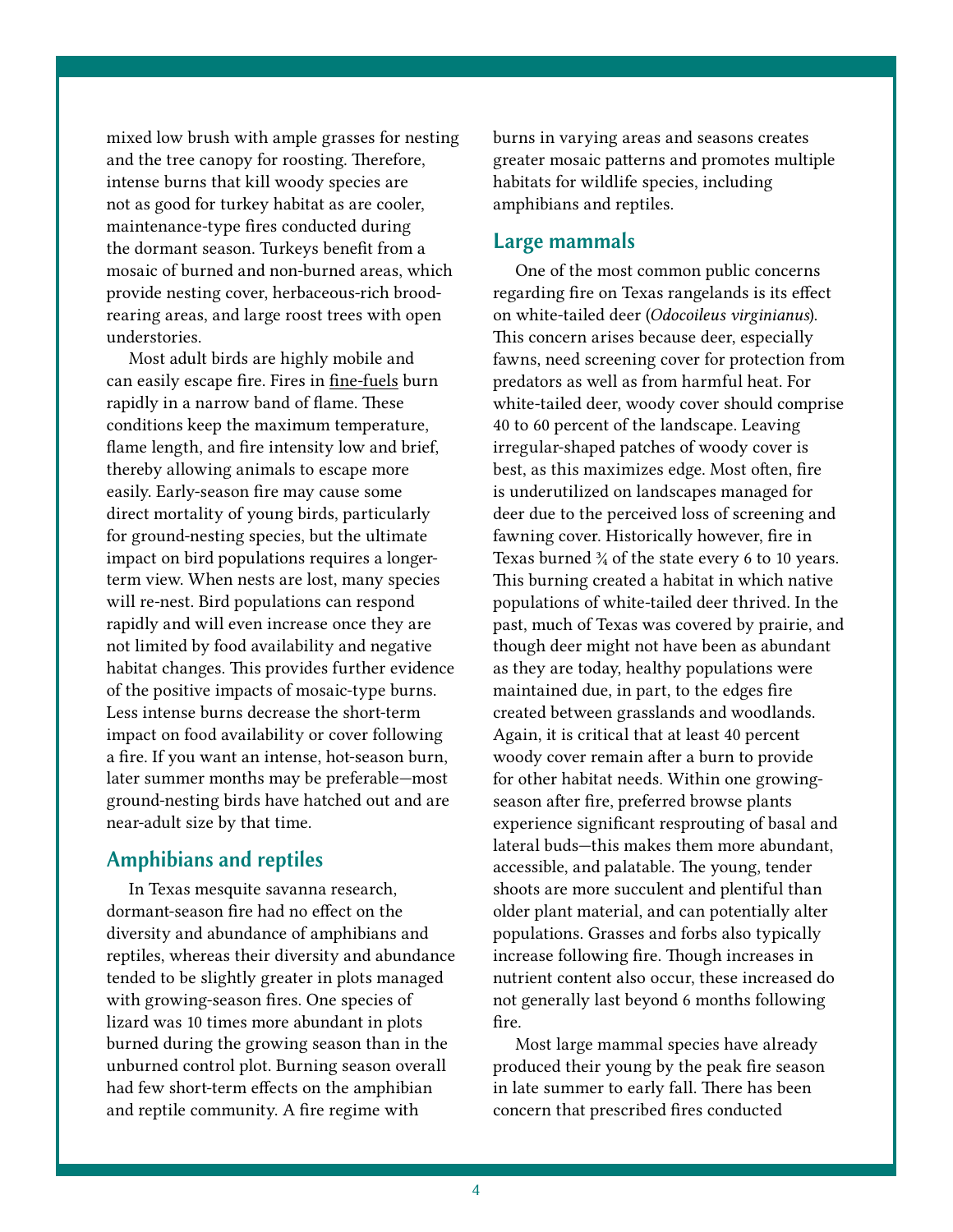outside the summer season, when historical fires were common, might do more harm to wildlife populations—especially concentrated populations. For example, young large mammals may be more vulnerable to early season-fire, because they are still immature and lack mobility. However, many of these species have high reproductive rates and recover rapidly. In the long term, large mammals respond more strongly to habitat conditions, including those created by the fires, than they do to short-term effects created by a single burning season. Isolated populations caught in a wildfire could be destroyed, but a dense volatile habitat that could fuel this lethal kind of fire is already unfavorable to their survival.

White-tailed deer, mule deer (*Odocoileus hermionus*), pronghorn (*Antilocapra americana*), and other native species, instinctively flee from fire. Most native animals evolved in the presence of fire and have adapted behaviors for escaping fire. These adaptations along with suitable habitat enable population persistence many species benefit directly from the habitat modifications that result from fire. However, wildlife's ability to survive fires (prescribed burning and wildfires) can be compromised by human interference, such as high fences that limit escape (Fig. 6). During an extreme wildfire season, unmanaged fuel loads accumulate and hot, dry conditions persist. Furthermore, if a manager chooses to leave a pasture ungrazed to provide wildlife with cover, the very cover that was intended to protect wildlife could actually fuel a devastating fire. These conditions enable erratic wildfires, where flames are 15 to 50 feet long and can loft firebrands that result in fire spotting. Wildlife mortality increases because of these fire's severity, intensity, and speed they are very different from the fire conditions under which native wildlife species evolved. Unmanaged fuel loads promote hot, intense wildfires that all animals struggle against, whether by burrowing or escaping.

Bears, which are native to Texas, are



Figure 6: Two white-tailed bucks on a 1,500-acre summer burn in Mason County. The two bucks wandered the fire lines on the east side of the active burn unit. The Burn Boss met prescribed burn objectives with ignition techniques that allowed wildlife access and escape routes. *Photo by Dr. Morgan Russell*

expanding back into their historic range, though large-scale fires influence their population by reducing their food supplies in the short term. However, bears will wander across mountain ranges in search of food, and then re-establish in new areas once they find new food sources. This foraging behavior has been a key factor in bear expansion for thousands of years.

Historically, fires were so frequent that fuel buildup seldom occurred and fires burned in cooler mosaic patterns with short flame lengths and head fire behavior almost consistent with today's back-fires. In environments where fire was common, there is little evidence that fires, within historical intensities, cause any direct mortality of wildlife.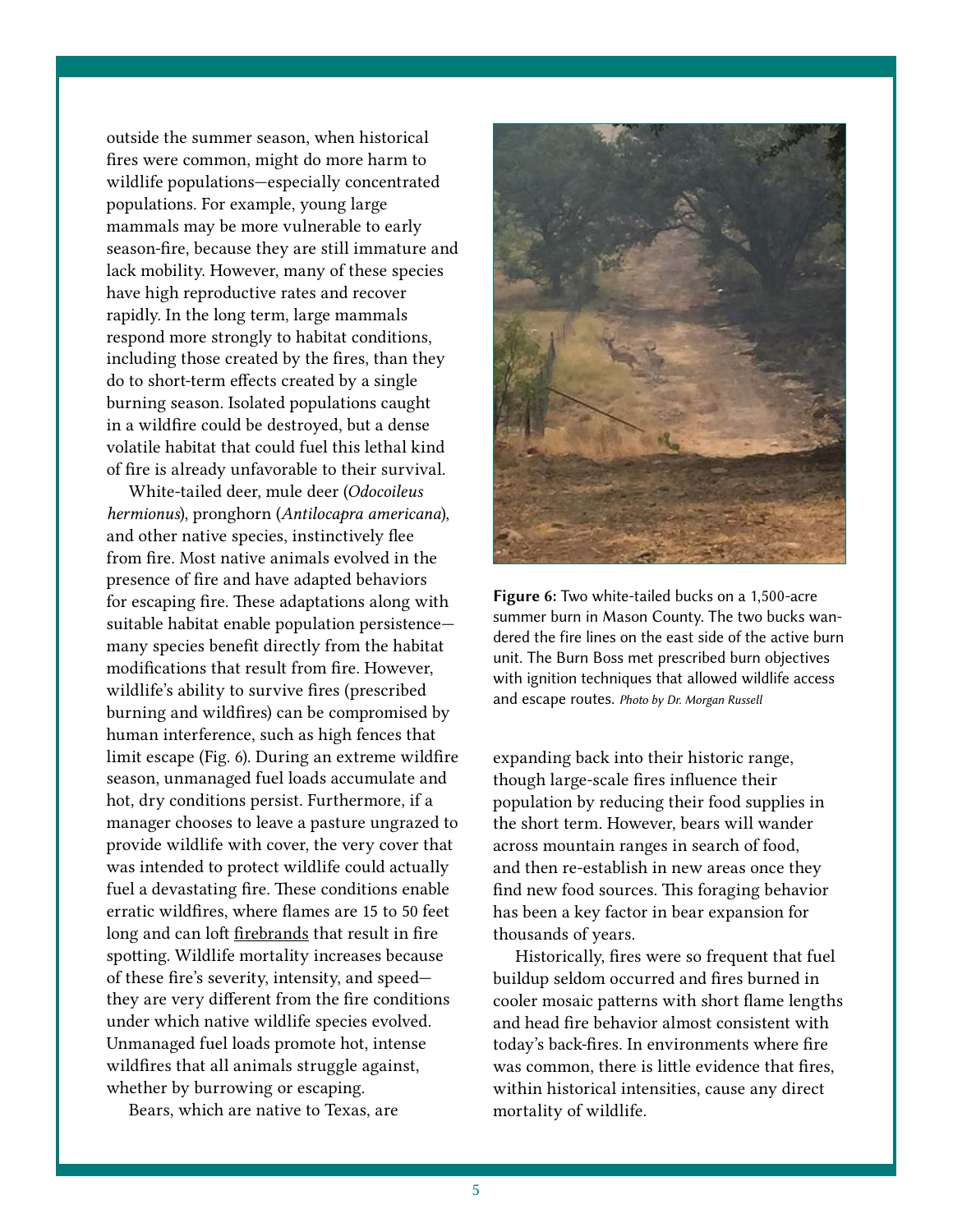Resource management includes promoting diversity of both fauna and flora. Fire will happen on landscapes and it is up to us to decide what kind will occur and how they will impact wildlife populations. Prescribed burns can be controlled and they reduce potential wildfire severity and intensity, thus reducing potential for animal mortality.

## Summary of fire effects on wildlife types

- Small mammals (rabbits, squirrels, mice, rats, etc.)
	- Direct fire effects on small mammals are minimal.
	- Greater fire effects occur indirectly due to the temporary loss of shelter, food, increased surface exposure, and increased predation.
	- Survival increases when fires are conducted with low fuel-density, variable fuel continuity and high moisture content.
- Birds
	- Birds easily escape the fire front and congregate to recently burned areas within seconds.
	- Adult birds are more mobile and can easily escape fire more easily than younger birds.
- Northern Bobwhite love to occupy the edges of burns before they stop smoking and feast on newly available insects and seeds.
- Lesser prairie chickens prefer sites burned every 3 years to maintain—this return period provides appropriate grass height for nesting and concealment.
- Turkeys require a mosaic of burned and non-burned areas to provide for spring nesting and feeding, and winter mast and roosts.
- Amphibians and reptiles
	- Dormant-season fire had no effect on the their diversity and abundance.
- Diversity and abundance are slightly greater in plots managed with growingseason fires.
- Variable fire frequencies and seasons promote greater mosaic patterns ideal for amphibian and reptile species.
- Large mammals
	- White-tailed deer require at least 40 percent of landscape to be screening cover.
	- Deer populations increase dramatically following fire, provided 40 percent or more cover remains after the burn.
	- Increases in nutrient content occur; however, these increases do not last for more than 6 months following fire.
	- Large mammal species, such as whitetailed deer, mule deer, and pronghorn flee from fire instinctively.
	- Deer also benefit from increased acorn production and other foods, such as succulents.
	- Fire suppression and landscape fragmentation through high-fencing have created conditions in which large mammal wildlife mortality is more frequent.

### For more information

- AgriLife Extension
	- [Agrilife.org](http://agrilife.org)
		- [naturalresourcewebinars.tamu.edu](http://naturalresourcewebinars.tamu.edu)
	- [texnat.tamu.edu](http://texnat.tamu.edu)
	- [wildlife.tamu.edu](http://wildlife.tamu.edu)
- Texas Parks and Wildlife Department [tpwd.texas.gov](http://tpwd.texas.gov)
- Natural Resources Conservation Service [nrcs.usda.gov](http://nrcs.usda.gov)

# Related publications

ERM-020, "Wildfire Impacts on Surface Waters," Texas A&M AgriLife Extension. EWF-034, "Managing Heat for Wildlife on Texas Rangelands," Texas A&M AgriLife Extension.